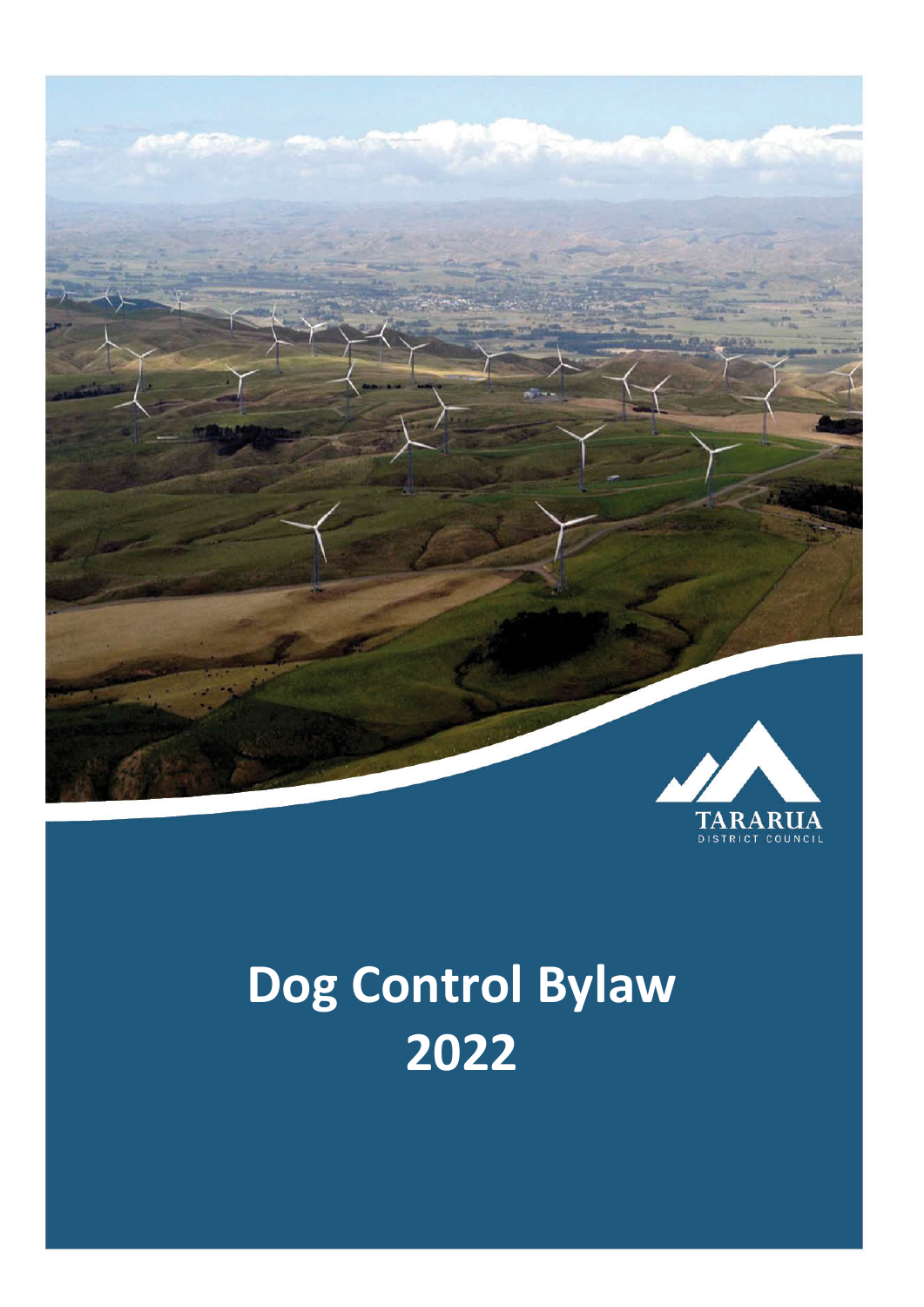

# **1 Dog Control Bylaw**

1.1 This Bylaw is made under section 145 of the *Local Government Act 2002* and section 20 of the *Dog Control Act 1996* and will be known as the Tararua District Council Dog Control Bylaw 2022.

## **2 Commencement**

- 2.1 This Bylaw comes into force on 1 July 2022.
- 2.2 This Bylaw applies to the district of Tararua District Council. Nothing in this Bylaw will take priority over the *Dog Control Act 1996* or its amendments.

#### **3 Revocation**

3.1 The Tararua District Council Dog Control Bylaw 2018 is hereby revoked.

#### **4 Purpose**

4.1 This Bylaw will protect the health and safety of the community by regulating the keeping of dogs, while also promoting responsible dog ownership and recognising the rights and needs of dog owners.

#### **5 Interpretation**

5.1 In this bylaw:

**Act** means *the Dog Control Act 1996* and any subsequent amendments

**Boarding Kennels** means the use of any Premises where board (which may be overnight or during the day) is provided or intended to be provided for dogs (and includes rehoming kennels).

**Breeding Kennels** means premises where three or more fertile female dogs are housed and dogs are being bred for sale (whether a profit is to be made or not).

**Dog Control Officer** means a dog control officer appointed under section 11 of the Act and includes a warranted officer exercising powers under section 17 of the Act.

**Continuous Control** means the owner has sufficient control over the dog to prevent the dog causing a nuisance to other animals and members of the public or damage to property. In most instances this will mean on a leash.

**Council** means the Tararua District Council.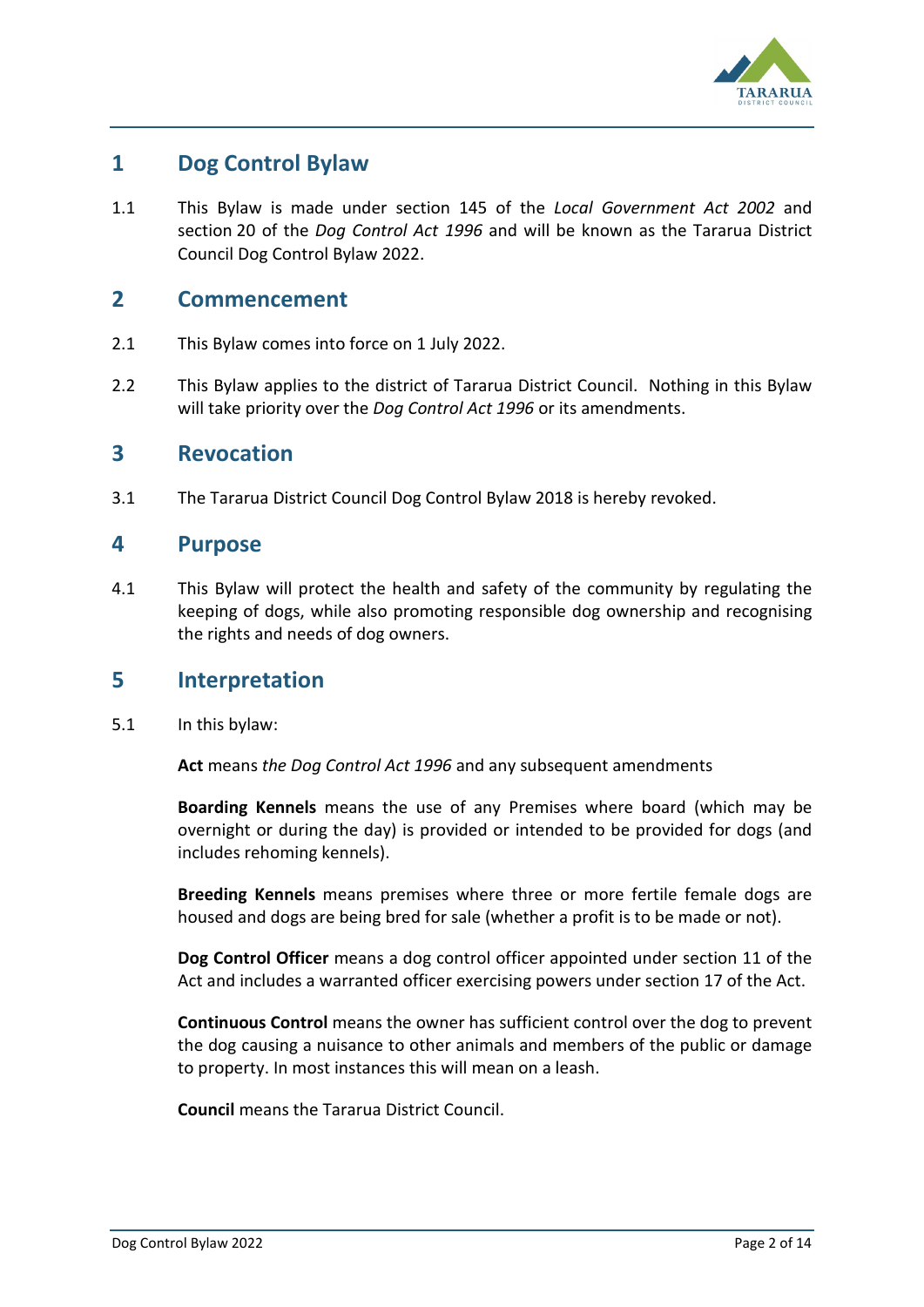

**Disability assist dog** means a dog certified by one of the organisations listed in Schedule 5 of the Act as being a dog that has been trained (or is being trained) to assist a person with a disability.

**Diseased** means with or affected by any communicable disease.

**District Plan** means the Tararua District Council current operative District Plan.

**Dog Exercise Area** means a public place where dogs are allowed to be exercised off leash and is identified as a Dog Exercise Area in Schedule 1 of this Bylaw.

**Infringement Offence** means an offence specified in the first schedule of the *Dog Control Act 1996*.

**Leash** means a lead which is capable of restraining the dog and is held by a responsible and capable person.

**Mangy** means to have any sort of mite or parasite infestation.

**Neutered Dog** means a dog that has been spayed or castrated.

**Owner**, in relation to any dog, has the same meaning as defined in section 2 of the Act.

**Premises** means all land and buildings within a single rating unit and can include any recreation ground, yard, building or enclosed space whether separately occupied or not and whether public or private.

**Prohibited Area** means a public place where dogs are prohibited. In all cases, areas such as children's playgrounds, the mown playing surfaces of sports grounds controlled by Council, Council owned swimming pools and the areas specified in Schedule 1 of this Bylaw (as a prohibited public place) shall be deemed to be a prohibited area.

**Public Place** has the same meaning as defined in section 2 of the Act.

**Short leash** means a leash that is no longer than 1.5 metres, and if extendible, is locked at a length of no longer than 1.5 metres.

**Streets** means any part of the public transport network, and includes footpaths, and cycleways. For clarity, street includes (but is not limited to) a Street, Road, Avenue, Heights, Terrace, Quay, Place, Mile, Drive, Crescent, Court, or Lane.

**Territorial Authority** has the same meaning as in the *[Local Government Act 2002](http://www.legislation.govt.nz/act/public/1996/0013/latest/link.aspx?id=DLM170872)*.

**Three Plus Permit** means a permit for a person to have more than two dogs as set out in clause 13 of this Bylaw.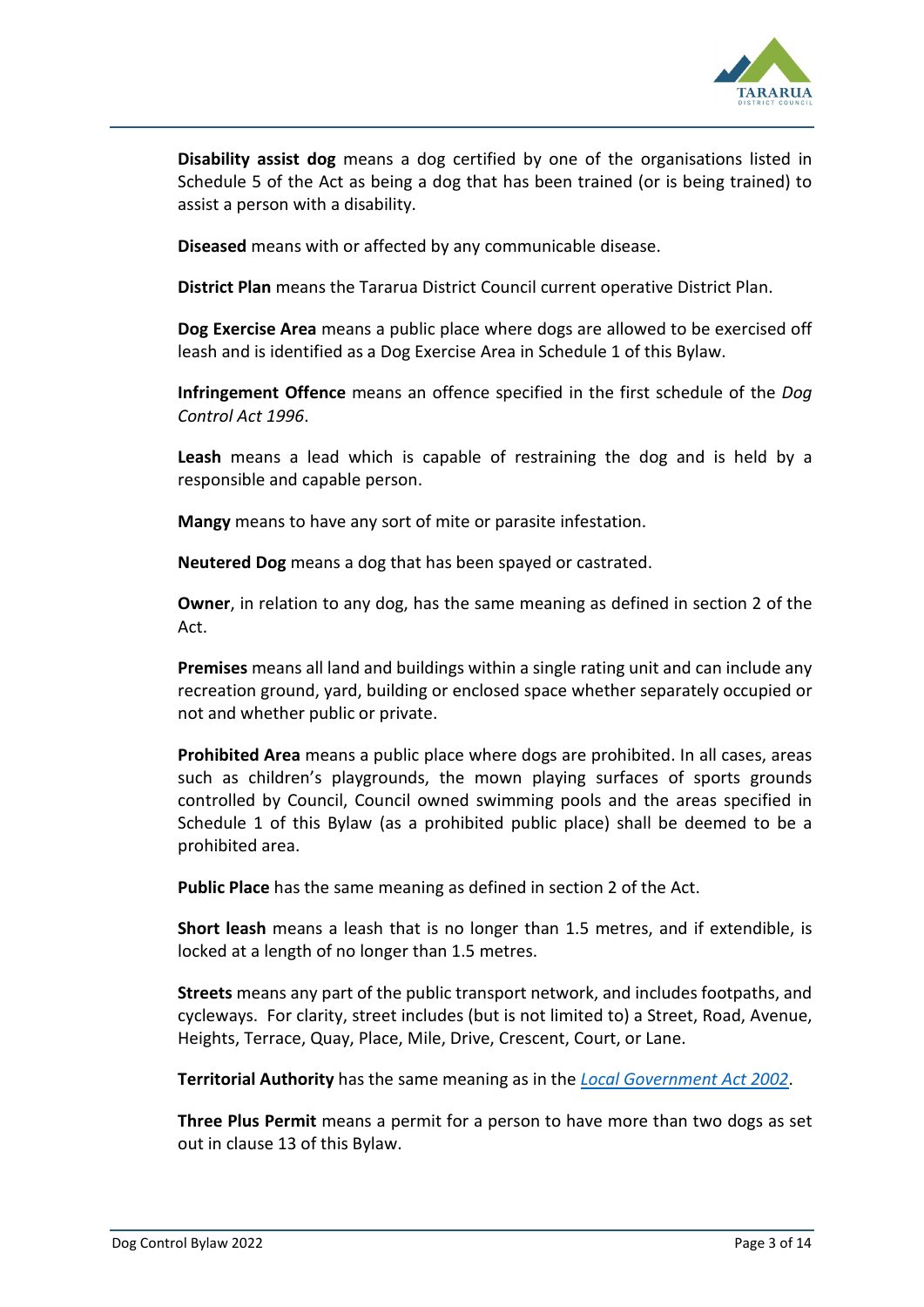

**Working dog** as defined under the *Dog Control Act 1996*.

**Urban Area** means the area identified as the Urban Area in Schedule 1 of this Bylaw.

Any undefined words, phrases or expressions used in this Bylaw have the same meaning as in the Act unless the context plainly requires a different meaning.

# **6 Control of Dogs in Public Places**

Dogs must be kept under control:

- 6.1 At all times, in any public place, the owner of a dog will be responsible for ensuring that the dog is under **continuous control**.
- 6.2 Dog owners must comply with any additional area controls set out in Schedule 1 of the Tararua District Dog Control Policy.
- 6.3 Within the **Central Business District**, dogs must be kept on a leash no more than 1.5 metres long.
- 6.4 Dogs classified as menacing or dangerous:
	- 6.4.1. Are not permitted within the Central Business District.
	- 6.4.2. Are not permitted within Dog Exercise Areas.
	- 6.4.3. Must be muzzled within Urban Areas.
	- 6.4.4. Must be kept on a short leash at all times in any public place.
- 6.5 Within **Urban Areas**, dogs must be kept on a leash, unless the area is a designated **dog exercise area**.
- 6.6 Within **Dog Exercise Areas** the owner of a dog must ensure that the dog is under continuous control but is not obliged to keep the dog on a leash. The owner must carry a leash at all times.
- 6.7 Dog owners must ensure that their dogs do not enter any **Prohibited Area** at any time.
- 6.8 Dog owners must ensure that their dogs do not enter any **Restricted Area** at any time that said area is prohibited to dogs, as specified in Schedule 1.
- 6.9 **Working dogs** are exempt from clauses 6.2 6.3 while it is engaged in or being used for its working purpose.

## **7 Certain Areas Controlled by Other Authorities**

7.1 Reserves managed by Regional Councils and the Department of Conservation have controls on dogs set under the *Reserves Act 1977* and/or the *Conservation Act 1987*,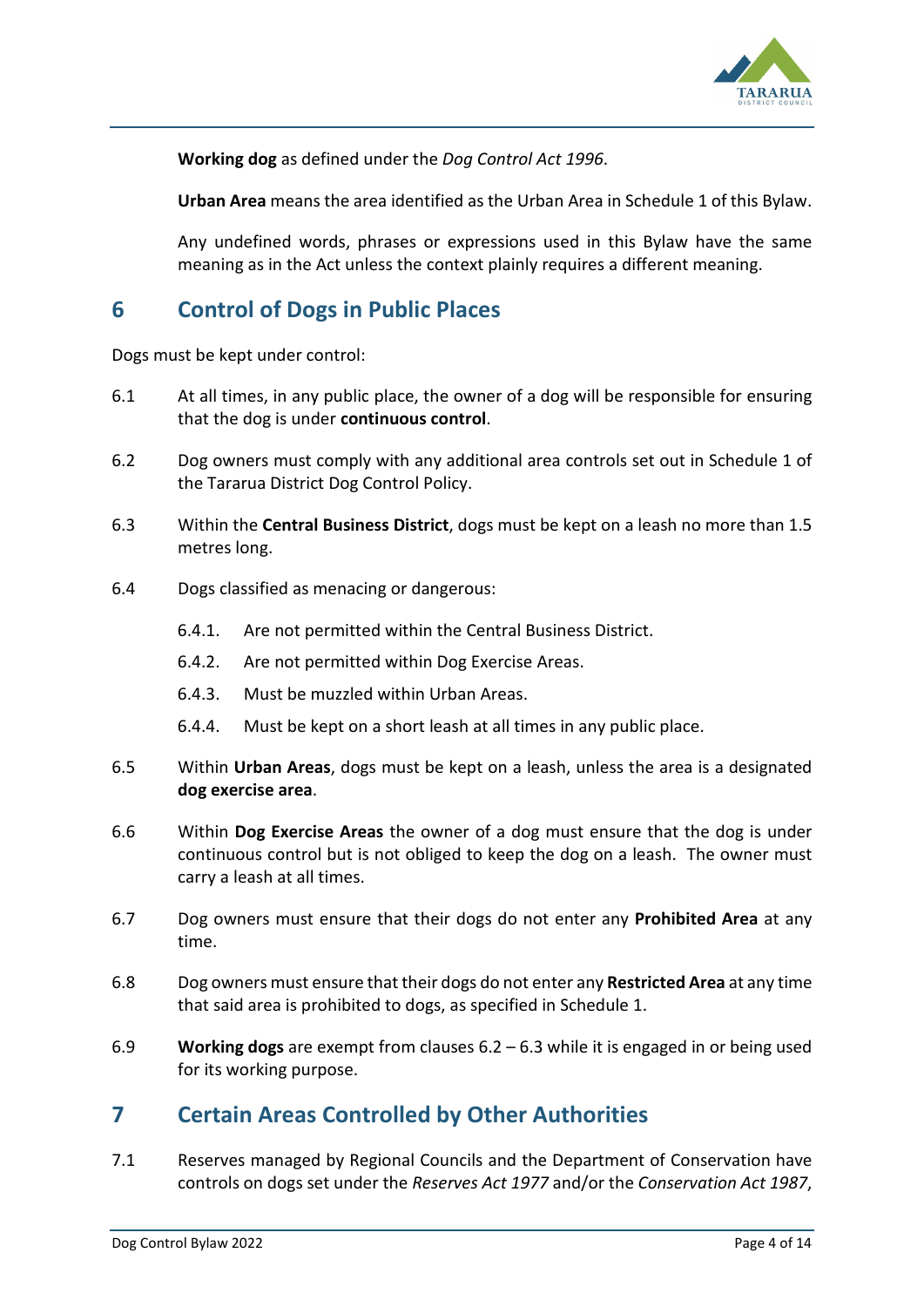

that are not covered under this bylaw. Owners of dogs must contact the appropriate authority for up-to-date information on dog controls for these reserves.

# **8 Seizure of Dogs in Public Places in Contravention of this Bylaw**

- 8.1 A Dog Control Officer may seize and impound any dog at large in a public place, whether or not the dog is wearing a collar with the proper label or disc attached, that is found in contravention of this Bylaw.
- 8.2 The provisions of section 69 of the *Act* apply to the impounding of any dog seized in contravention of this Bylaw.

#### **9 Temporary Restrictions or Suspensions**

- 9.1 The Chief Executive of the Council may from time to time temporarily declare any public place to be a:
	- a) Prohibited Public Place for a specified time; or
	- b) Suspend the designation of a Prohibited Public Place for a specified period for a specific occasion or event.
- 9.2 Public notice may be required of the temporary restriction or suspension, and appropriate signage will be provided in the areas affected (if required).

## **10 Establishment of New Dog Exercise Areas**

- 10.1 The Council may from time to time by resolution publicly notified declare any public place to be a Dog Exercise Area.
- 10.2 Dog Exercise Areas cannot include areas such as children's playgrounds and the mown playing surfaces of sportsgrounds controlled by the Council.

## **11 Responsibilities of Dog Owners**

- 11.1 The owner of any dog must provide dogs with proper care, sufficient food and water, adequate exercise and veterinary care when required.
- 11.2 The owner of any dog must provide adequate accommodation for the dog (kennel or other shelter) that must:
	- a) Be weather proof.
	- b) Be constructed on dry ground.
	- c) Contain a floor and constructed so that the surfaces are easily cleaned.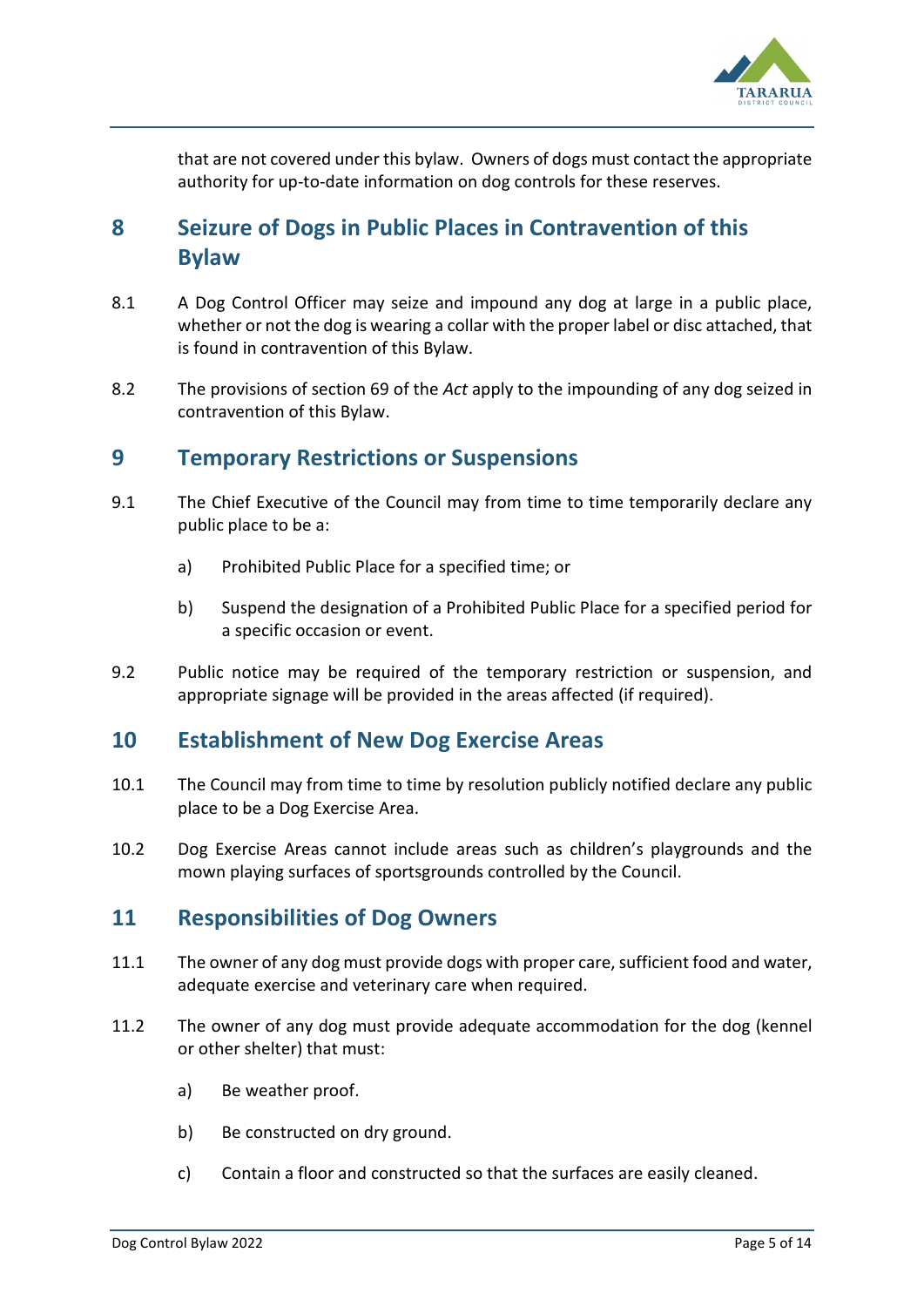

- d) Be of sufficient size to allow the dog to move freely and recline.
- e) Be of sufficient height so that the dog can stand freely.
- f) Be of sufficient space so that the dog can move about freely when confined.
- g) Be kept in a clean and dry condition; and
- h) Have continual access to clean, fresh water.
- 11.3 Accommodation as listed in clause 11.1 must be situated in a position that does not cause a nuisance to any person in neighbouring properties.
- 11.4 The owner of a dog must, at all times, ensure that either
	- a) The dog is under the direct control of a person; or
	- b) When on property occupied by the owner, the dog is confined within the land or premises in such a manner that it cannot freely leave the land or premises.
- 11.5 If in the opinion of a Dog Control Officer, the keeping of any such dog in accommodation on such premises has become or is likely to become a nuisance or injurious to health, the Dog Control Officer may by notice require the owner or occupier of such premises to take such action as the Dog Control Officer deems necessary, to minimise or remove the nuisance.

## **12 Number of Dogs to be Kept**

- 12.1 No occupier of any premises may keep or allow to be kept on any premises more than two dogs over the age of three months, unless the person has applied for and been granted a Three Plus Permit (TPP).
- 12.2 Working dogs are exempt from clause 12.1.

# **13 Three Plus Permit (TPP)**

- 13.1 Every person who wishes to keep more than two dogs over the age of three months of age at any dwelling must apply for a TPP.
- 13.2 Any person who has applied and been granted a TPP may keep up to and including the maximum number of dogs on that premises as specified in the permit. Keeping more than the maximum number of dogs on the premises will be a breach of this Bylaw.
- 13.3 The Council may place conditions on the TPP and the holder of the TPP must comply with those conditions. Failure to do so will be a breach of this Bylaw.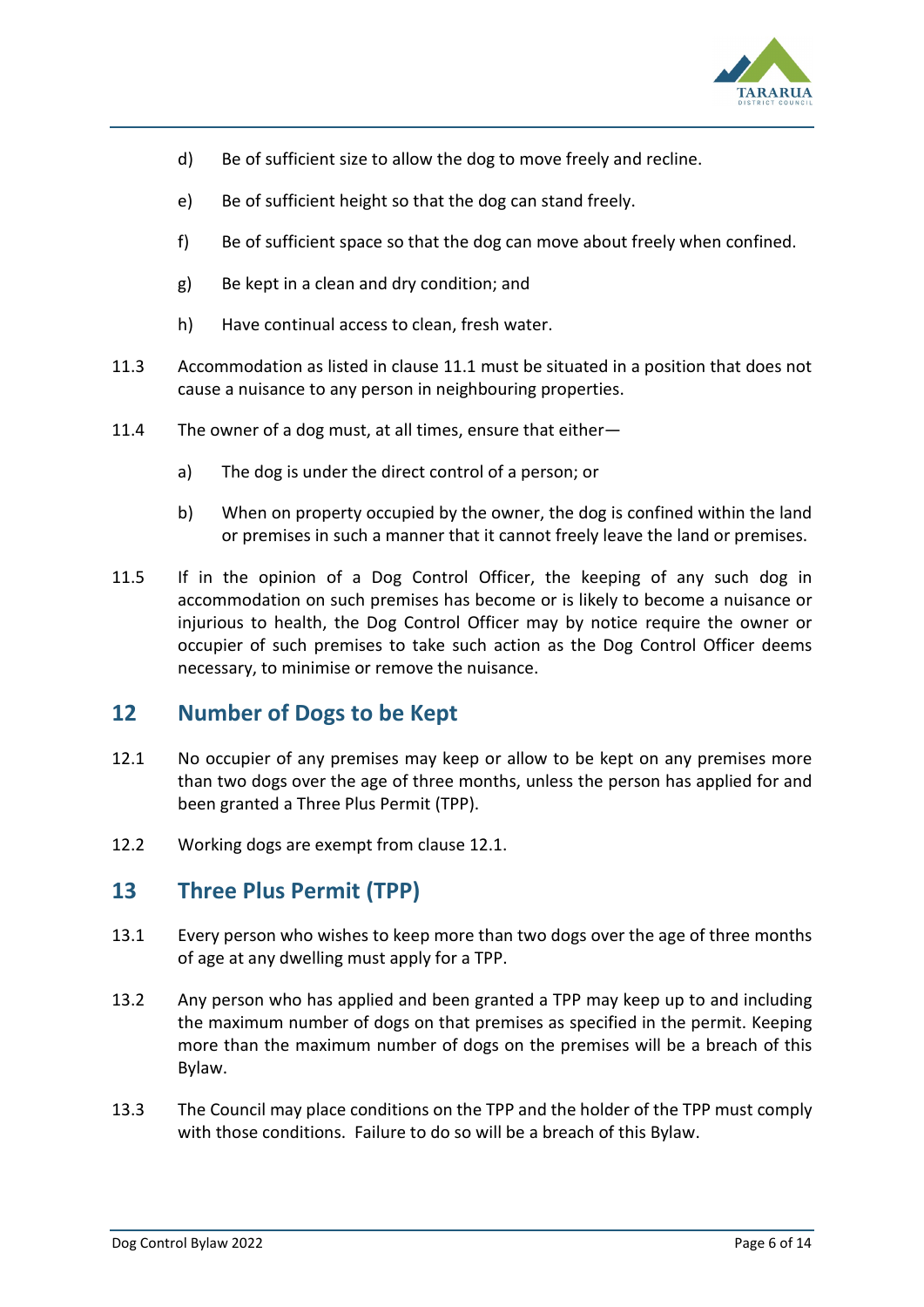

- 13.4 If the holder of the permit fails to comply with any conditions of the TPP, the Council may cancel the permit immediately.
- 13.5 Every application for a TPP must contain information that the Council requires to issue the permit and the applicant must pay any fee prescribed from time to time by resolution of the Council.
- 13.6 A TPP cannot be transferred to another person or another premise.
- 13.7 The Council may cancel, amend or initiate a review of a TPP issued under this Bylaw if:
	- a. There is a change of circumstances relating to the:
		- i. Premises; or
		- ii. Owner or occupier of the Premises; or
		- iii. Dogs kept or remaining on the Premises; or
		- iv. Neighbouring approval; or
		- v. Conditions of the TPP.

or

- b. if action is required to protect the public from unsafe or hazardous conditions or nuisance; or
- c. two (2) or more justified complaints, not related to the same instance, are received within a 12 month period; or
- d. the holder of the TPP has failed to meet the conditions of the TPP or any other requirements of any relevant criteria, policy or guidelines approved by the Council or as set out in the Act or this Bylaw.
- 13.8 A review of a TPP may result in the TPP being amended (for example with additional conditions added), suspended or cancelled.
- 13.9 The fee for such a licence shall be payable annually in addition to the registration fees payable under the *Act.*
- 13.10 Any approved property that is used for the business of dog boarding kennels or as a veterinary hospital shall be exempt from this provision.

# **14 Boarding Kennels and/or Breeding Kennels**

- 14.1 The owner of boarding kennels or breeding kennels must:
	- a) Ensure the boarding or breeding kennels are licensed with the Council annually.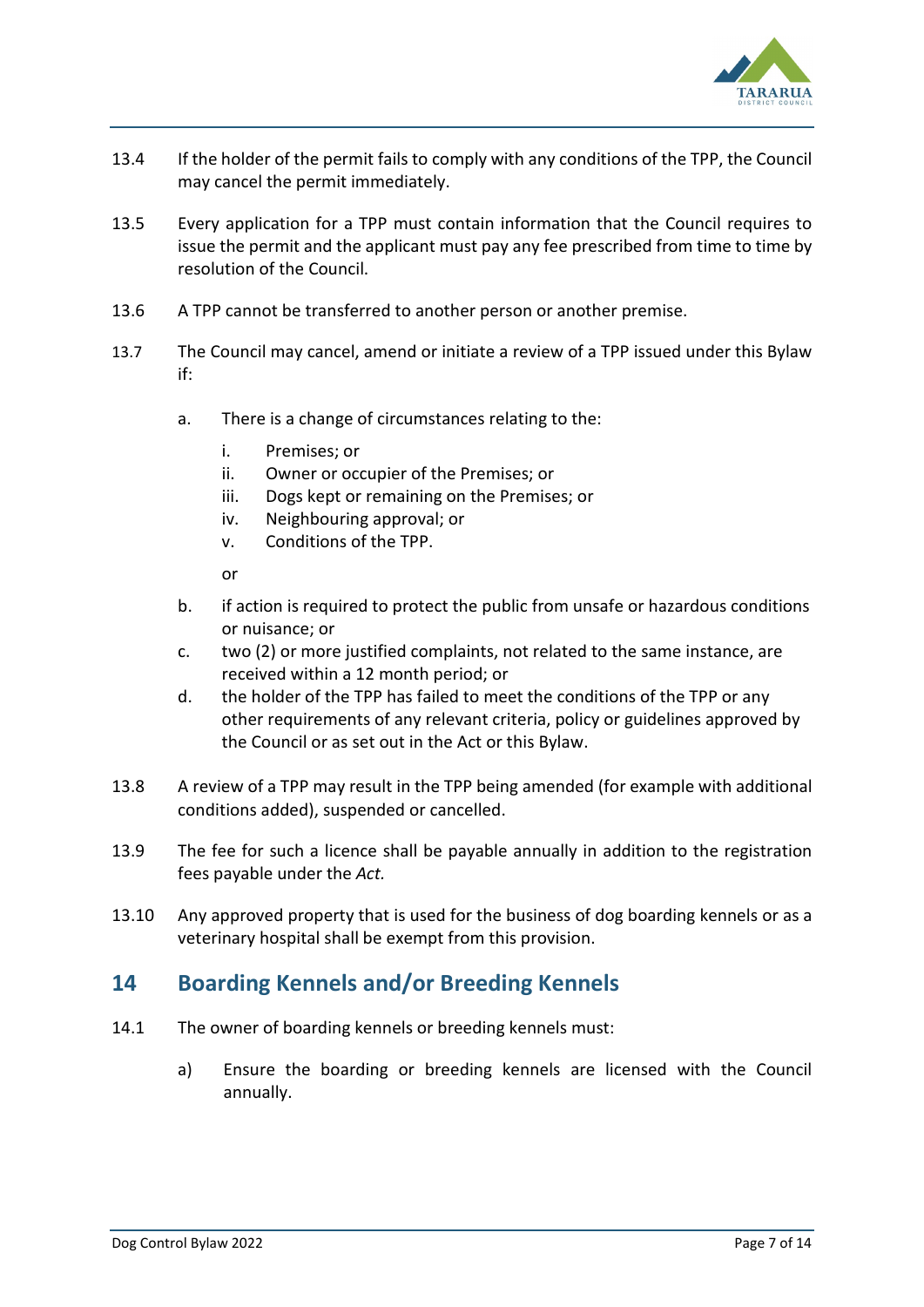

- b) House dogs no closer than 10 metres from the boundary unless the occupier whose boundary adjoins or is adjacent to the proposed area for housing, restraining or confining the dog agrees in writing that the dogs may be housed within 10 metres but no closer than 2 metres from the boundary.
- c) Provide on the property a fully fenced exercise area for dogs kept on the premises.
- 14.2 Applications for a licence must be in writing and must give the Council such information as the Council may require to ensure that:
	- a) Dogs are controlled in accordance with the Act and this Bylaw.
	- b) Dogs are appropriately cared for.
	- c) Nuisance, injury or hazards created by the keeping of dogs is unlikely.
	- d) The preferred owner status as set out in Schedule 1 and the breed(s) of dog(s) have been considered.

In considering any application the Council may seek the opinions of immediate neighbours of an applicant and take these opinions into account when considering the application.

For every licence the applicant must pay to the Council an annual fee as decided by the Council by resolution and such licence will remain in force until the 30th day of June following the issue of the licence. Licence fees are set under the Local Government Act 2002 and are in addition to and separate from the dog control fees set under the Act.

Anyone who has been granted a licence to operate a breeding kennel or a boarding kennel does not need to apply for a TPP.

14.3 The Council may cancel, amend or initiate a review of the licence issued under this Bylaw if any of the conditions in the granting of the licence are breached.

#### **15 Responsibility to Remove Faeces**

15.1 The owner of any dog that defecates in a public place or on land or premises other than that occupied by the owner, must immediately remove the faeces left by the dog and dispose of it in a sanitary manner.

# **16 Disability Assist Dogs**

16.1 Despite anything contained within this Bylaw prohibiting or regulating the entry or presence of dogs; any disability assist dog accompanying a person with a disability, or any person certified and engaged in training the disability assist dog, may enter and remain: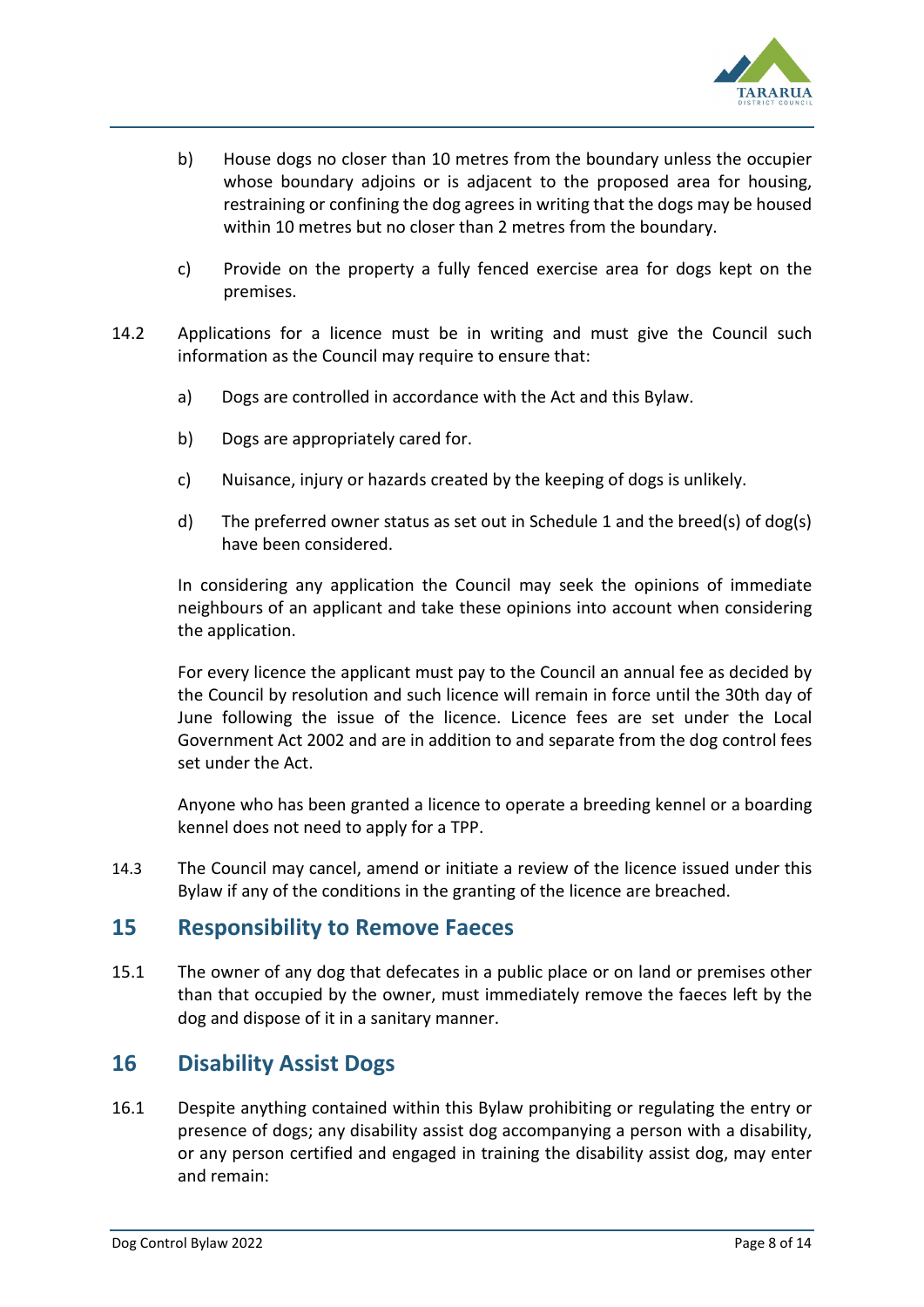

- a) In any premises registered under section 120 of the Health Act 1956; or
- b) In any public place subject to compliance with any reasonable condition imposed by the occupier or person having control of the premises or public place, as the case may be.

## **17 Requirement for Neutering of Dogs**

- 17.1 If a dog is classified by Council as menacing the Council requires that the dog be neutered.
- 17.2 If a dog is classified as menacing by another Territorial Authority and resides in Tararua District, the Council requires that the dog be neutered.
- 17.3 The Council reserves the right to require a dog to be neutered for other reasons (such as rehoming, roaming or due to behavioural issues).

#### **18 Bitch in Season to be Confined**

18.1 The owner of any bitch must keep the dog confined to their own property, but adequately exercised while such dog is in season.

#### **19 Mangy or Diseased Dogs**

19.1 A person who owns or has control or charge of any mangy or diseased dog, must not take that dog into any public place or allow the dog to enter or remain in any public place or wander free.

## **20 Dogs Becoming a Nuisance or Injurious to Health**

- 20.1 The owner of every dog must ensure that the dog does not create a nuisance including, but not limited to:
	- a) Obstructing the lawful passage of any person in a public place or on private property.
	- b) Rushing at, chasing, frightening, intimidating, or causing any person in a public place or lawfully on private property to suffer injury or distress.
	- c) Destroying, tearing, or otherwise interfering with any refuse container, whether the container is on private property or in a public place.
	- d) Interfering with any persons property, whether on private property (other than the owners) or in a public place.
	- e) Barking, howling and/or whining in a persistent and loud manner; and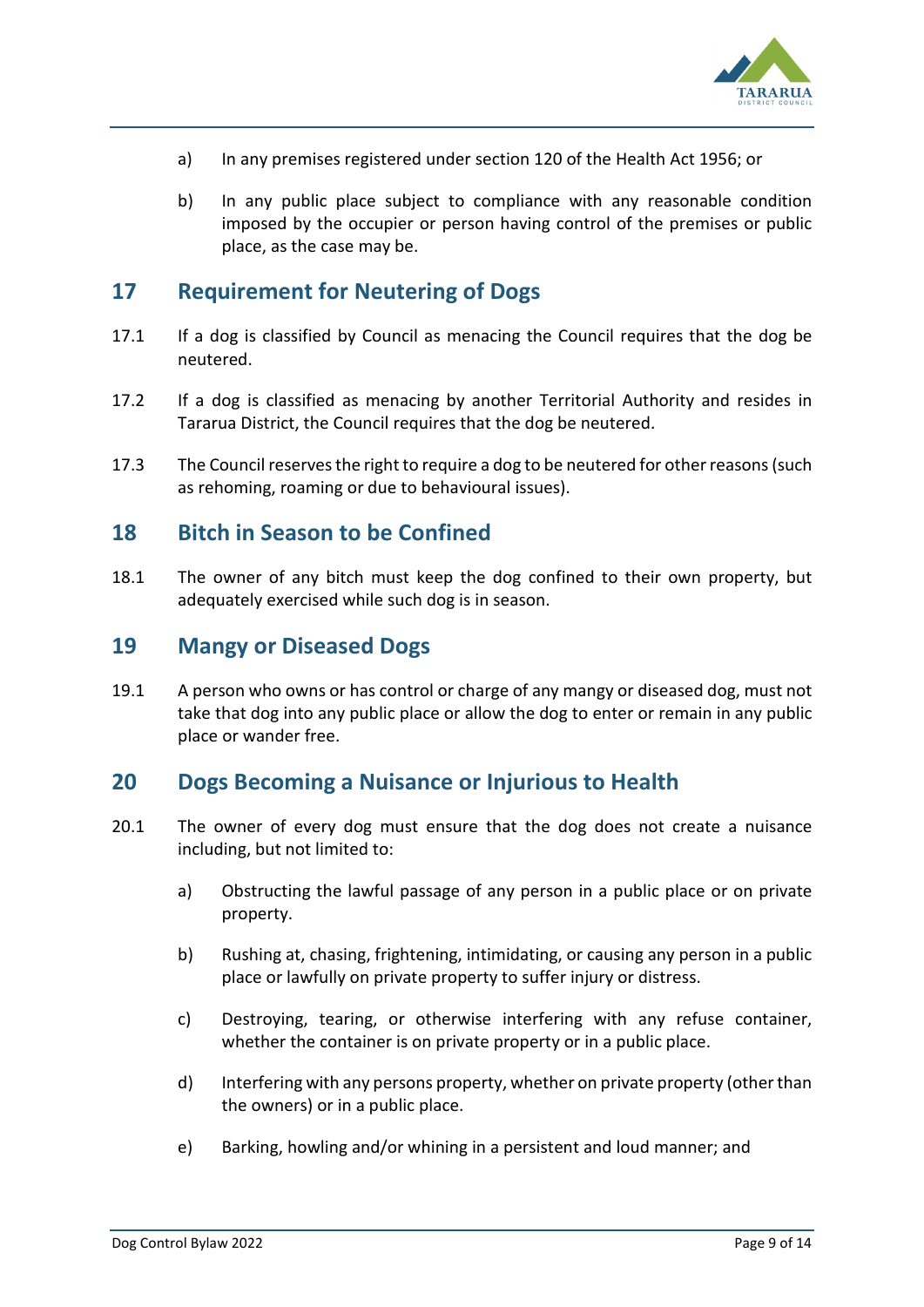

- f) Rushing at any vehicle.
- 20.2 If in the opinion of the Council, the keeping of any dog(s) has become, or is likely to become a nuisance or injurious or hazardous to health, property or safety; a Dog Control Officer may by notice in writing require the owner or occupier of the premises, within a time specified in such notice, to do any or all of the following:
	- a) Reduce the number of dogs kept on the premises.
	- b) Construct, alter, reconstruct, or otherwise improve the kennels, fences or other methods buildings used to house or contain the dogs.
	- c) Require such dog or dogs to be tied up or otherwise confined during specified periods.
	- d) Take other such action as the Council deems necessary to minimise or remove the likelihood of nuisance or hazard or injury to health, property, or safety.

## **21 Council Functions and Responsibilities**

#### **Pound**

- 21.1 The Council may, by resolution, change the location of any pound or create additional or temporary pounds.
- 21.2 Where any dog is seized for impounding under the provisions of this Bylaw, and it is not practicable by reason of time or distances to place that dog in any pound appointed by the Council for that purpose, a Dog Control Officer may with the consent of the occupier, use any land as a temporary pound for such dog for any reasonable period until its disposal in terms of this Bylaw or the *Act.*
- 21.3 Any dog not registered in accordance with the *Act* will not be released from the pound until it is registered, microchipped and all fees due have been paid.
- 21.4 The Council is not obliged to release any dog from the pound except during the advertised hours of opening.
- 21.5 Any person who attempts to remove or removes any dog from any pound including a temporary pound without paying the prescribed fees commits an offence under this Bylaw.

#### **Disposal of Impounded Dogs**

- 21.6 The Council may dispose of impounded dogs in accordance with the provisions of the *Act* which provides amongst other things the following:
	- a) As soon as practicable after any dog has been impounded, the Council shall, in the case of a dog wearing a current registration tag or where the owner of the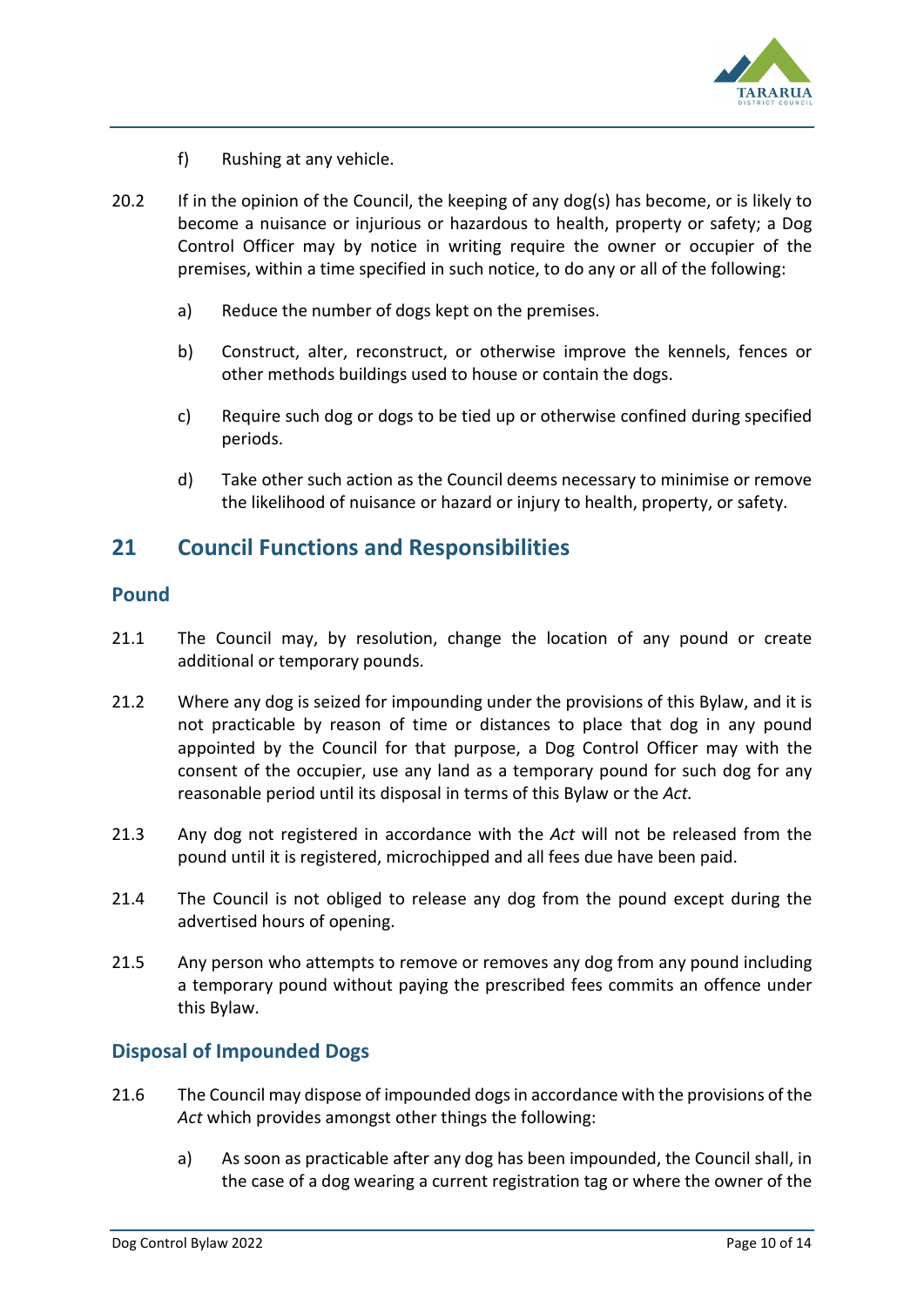

dog is known through some other means, give written notice to the owner that the dog has been impounded and that unless the dog is claimed and any fee paid within seven days of the receipt of that notice, it may be sold, destroyed, or otherwise disposed of in such manner as the Council thinks fit, and after the expiry of that period the Council may dispose of the dog.

- b) Where the owner of the dog is not known and cannot be identified from the dog registration tag, the Council may, after expiration of seven days after the date of seizure of the dog, sell, destroy, or otherwise dispose of the dog in such manner as it thinks fit.
- 21.7 Nothing under this Bylaw will limit the power of Council to destroy a dog if it is ill or injured, as per section 139 of the *Animal Welfare Act 1999*.

#### **Fees and Charges**

21.8 For fees and charges required under any section in this Bylaw, the applicant must pay to the Council a fee that Council may, by resolution from time to time, prescribe in the current Fees and Charges Schedule as set out on the Council website.

## **22 Tribunal and Hearings Committee**

- 22.1 The Council's Tribunal and Hearings Committee, acting under delegated authority of the Council, will hear objections to the following:
	- Classification of probationary owners
	- Classification of disqualified owners
	- Classification of menacing dogs
	- Classification of dangerous dogs
	- Barking Abatement Notice
- 22.2 The owner will have the right to be heard by the Committee. When considering an objection, the Council may uphold or rescind the classification having regard to:
	- The evidence which formed the basis for the classification.
	- The competency of the owner in terms of responsible dog ownership
	- Any steps taken by the owner to prevent any further threat to the safety of persons or animals.
	- The matters relied on in support of the objection.
	- Any other relevant matters.
- 22.3 The Council will give notice to the owner of its determination of the objection and reasons for its determination as soon as practicable.
- 22.4 The Committee may decide to uphold or rescind the decision.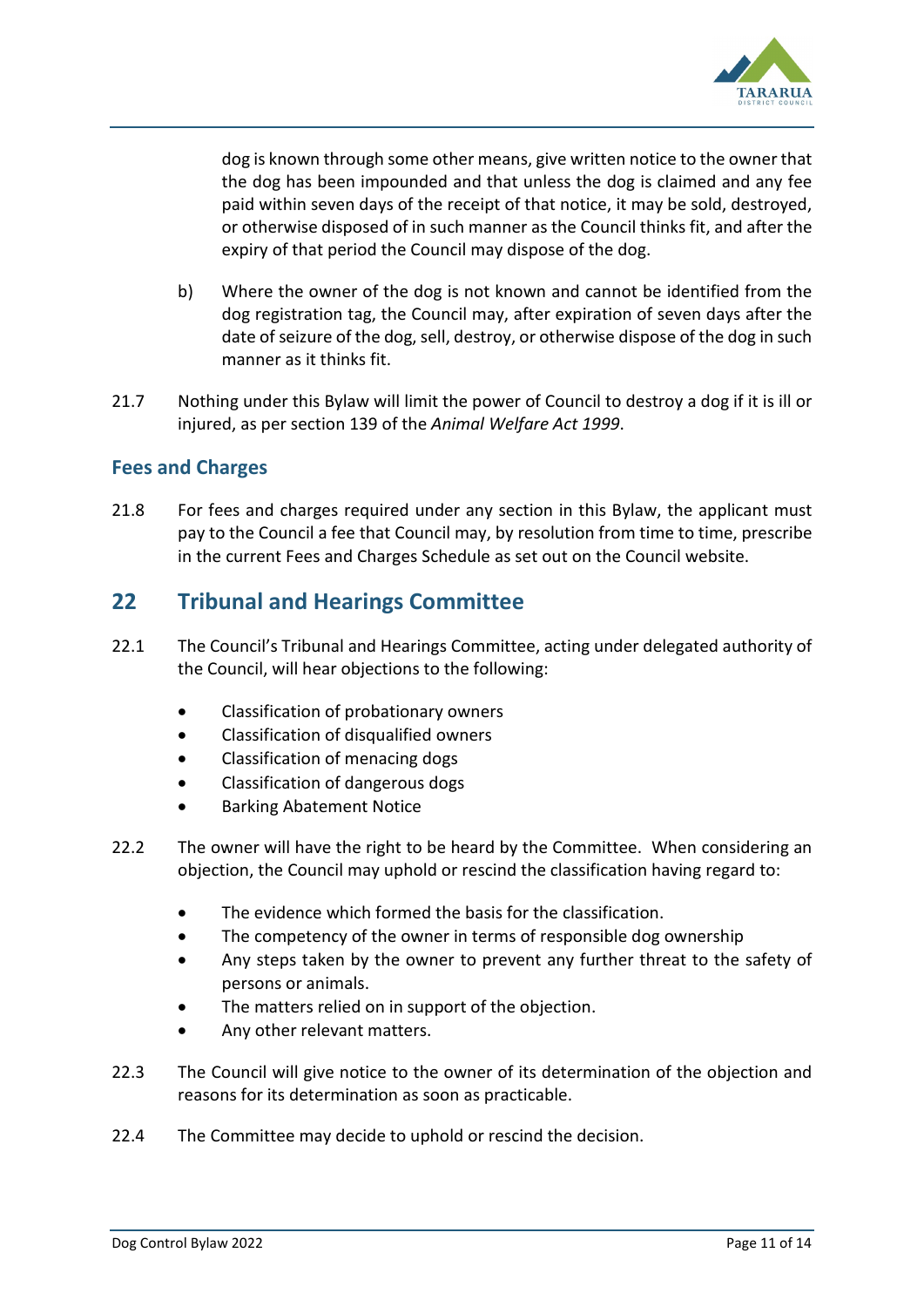

# **23 Offences and Penalties**

- 23.1 Every person commits a breach of this Bylaw who:
	- a) Does, or causes anything that is contrary to this Bylaw.
	- b) Omits or neglects to do anything which ought to be done by them at the time and in the manner provided in this Bylaw.
	- c) Does not refrain from doing anything which under this Bylaw they are required to abstain from doing.
	- d) Knowingly permits any condition or thing to exist contrary to any provision contained within this Bylaw.
	- e) Refuses or neglects to comply with any notice or direction given to them under this Bylaw.
	- f) Obstructs or hinders any Dog Control Officer in the exercise of any power conferred upon them by this Bylaw; or
	- g) Fails to divulge their full name, address and date of birth or other relevant information when requested to do so by a Dog Control Officer.
- 23.2 Every person who is convicted of an offence against this Bylaw is liable on summary conviction to a fine not exceeding \$20,000.

# **24 Schedules**

#### **Schedule 1 – Dog Control Areas**

This Bylaw was made by the Tararua District Council on 1 July 2022.

THE COMMON SEAL of the TARARUA DISTRICT COUNCIL was hereto affixed by resolution of the said Council in the presence of:

**Mayor**

**Chief Executive**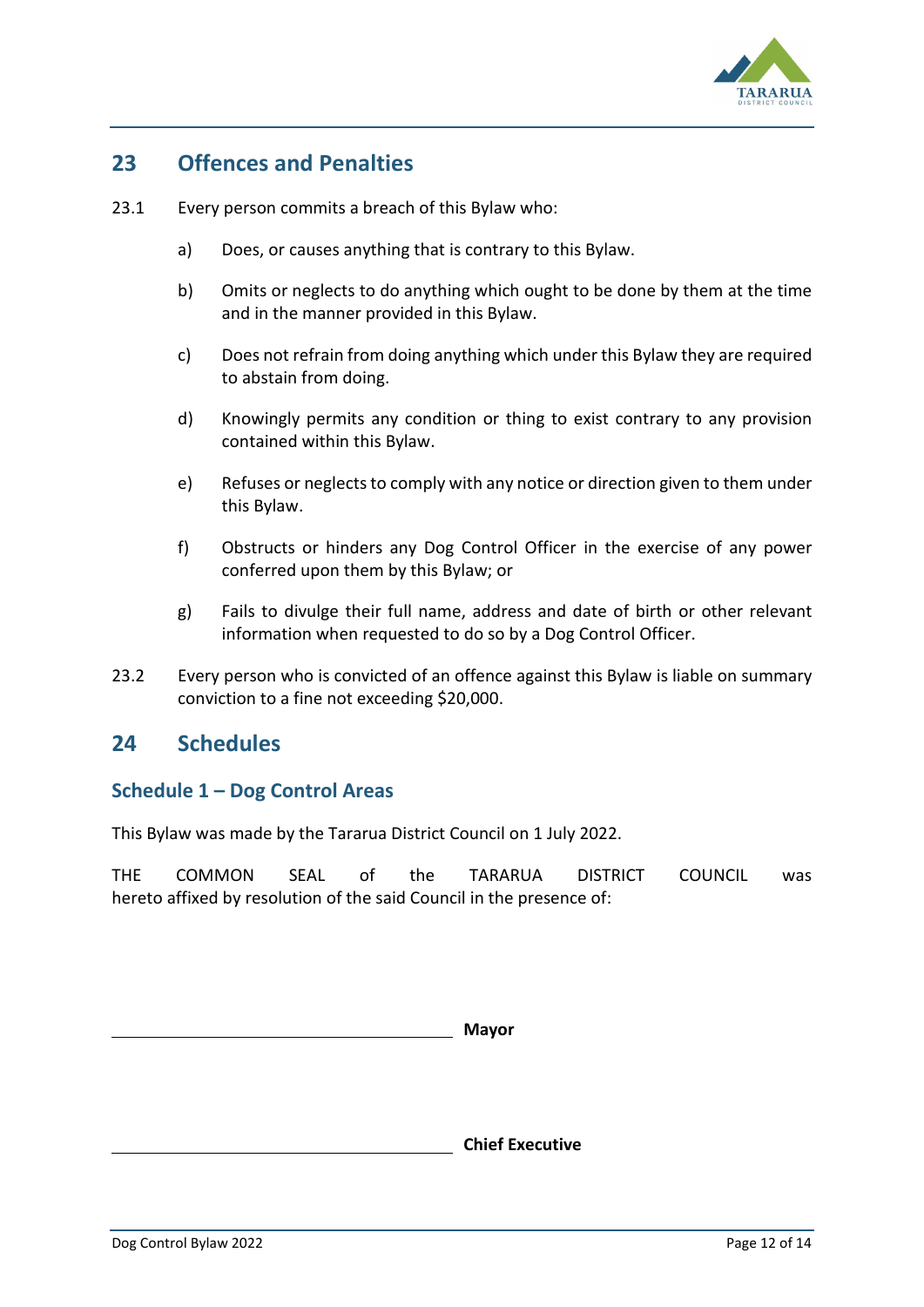

# **25 SCHEDULE ONE – DOG CONTROL AREAS**

#### **A. Areas Where Dogs can be Exercised Unleashed (But Under Continuous Control)**

#### **Dannevirke**

- Railway embankment, Stanley Street
- Railway reserve, Mangatera
- Waihipai Domain grassed area opposite to Mangatera Hotel, High Street

#### **Pahiatua**

• A designated area at Victory Park

Any areas in the District not listed in Schedules B and C.

#### **B. Leash Controlled Areas**

With the exception of the streets described in Clause C below, dogs shall be permitted in the following places, provided they are on a leash.

All streets in the residential, commercial or industrial areas of:

- Dannevirke
- Norsewood
- Ormondville
- Pongaroa
- Eketahuna
- Pahiatua
- Woodville
- Pahiatua River Walkway
- Central Business District (CBD) Areas

#### **C. Dog Prohibited Areas**

- All public reserves, wildlife reserves, sports grounds and sports stadiums situated in urban areas
- Children's playgrounds
- All public libraries administered by the Council
- All public swimming baths
- All cemeteries administered by the Council

#### **Exemptions**

- Any areas specifically set aside as dog toileting areas or dog exercise areas
- Any dog attending a veterinary clinic
- Any guide dog, hearing ear dog, or companion dog